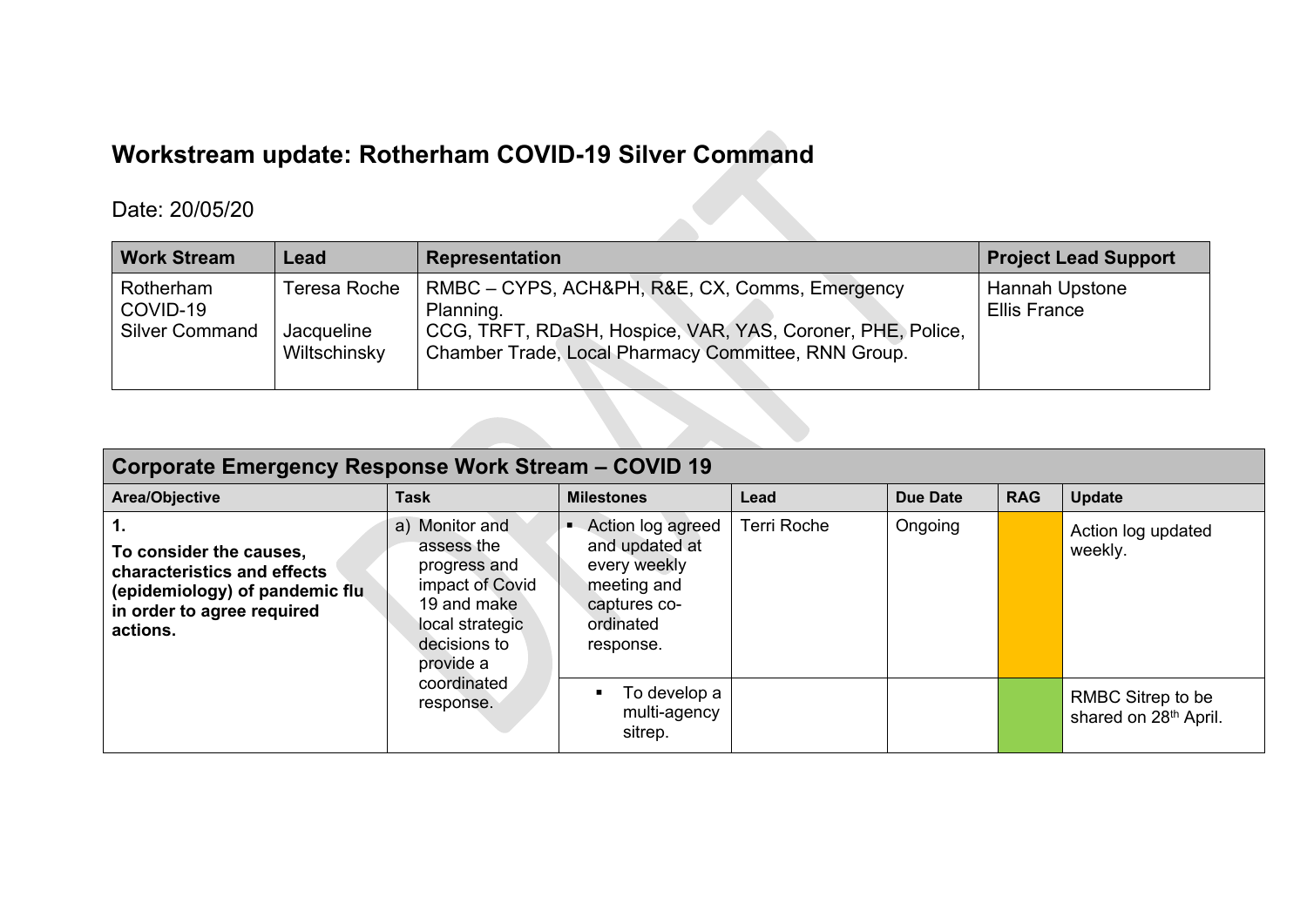|                                                                      | a) Understand and<br>if necessary,<br>lead discussions<br>with broader<br>providers, e.g.<br>Pharmacists, to | Further<br>development of<br>Action log to reflect<br>wider range of<br>services and 'key<br>themes' across the | <b>Terri Roche</b><br>All    | <b>SL NLH will</b><br>flag if<br>concerns<br>arise. | Action log to reflect<br>wider impacts that Covid<br>19 is having on the<br>Rotherham Borough.                                                             |
|----------------------------------------------------------------------|--------------------------------------------------------------------------------------------------------------|-----------------------------------------------------------------------------------------------------------------|------------------------------|-----------------------------------------------------|------------------------------------------------------------------------------------------------------------------------------------------------------------|
| 2.                                                                   | support the<br>overall response.<br>b) Review and                                                            | system.<br>Terms of<br>$\blacksquare$                                                                           | Terri                        |                                                     | Terms of reference                                                                                                                                         |
| To coordinate and identify<br>appropriate actions and next<br>steps. | agree Terms of<br>Reference and<br>establish<br>membership                                                   | reference<br>agreed.                                                                                            | Roche/Jacqui<br>Wiltschinsky | 08/04/20                                            | agreed on 23rd March.<br>Will be kept under<br>review.                                                                                                     |
|                                                                      | from each<br>organisation.                                                                                   |                                                                                                                 |                              |                                                     | To review and agree at<br>the 8 <sup>th</sup> April meeting.<br>New ToR agreed 22<br>April.                                                                |
|                                                                      |                                                                                                              | Regular<br>meetings<br>scheduled.                                                                               |                              | 23/03/20<br><b>COMPLETE</b>                         | Meeting now scheduled<br>Tues & Friday 13.00 -<br>14.00                                                                                                    |
|                                                                      |                                                                                                              | <b>Report to RMBC</b><br><b>GOLD every</b><br>Thursday                                                          | <b>Terri Roche</b>           | Ongoing                                             |                                                                                                                                                            |
|                                                                      | c) Multi agency<br>strategic<br>approach.                                                                    | Action log<br>$\blacksquare$<br>agreed and<br>updated at every<br>weekly meeting.                               | <b>Terri Roche/ALL</b>       | Ongoing                                             | Each partner updates<br>the action log and is<br>held to account by the<br>RCSC.<br>Use of the Public health<br>DATER(Detection,<br>Assessment, Treatment, |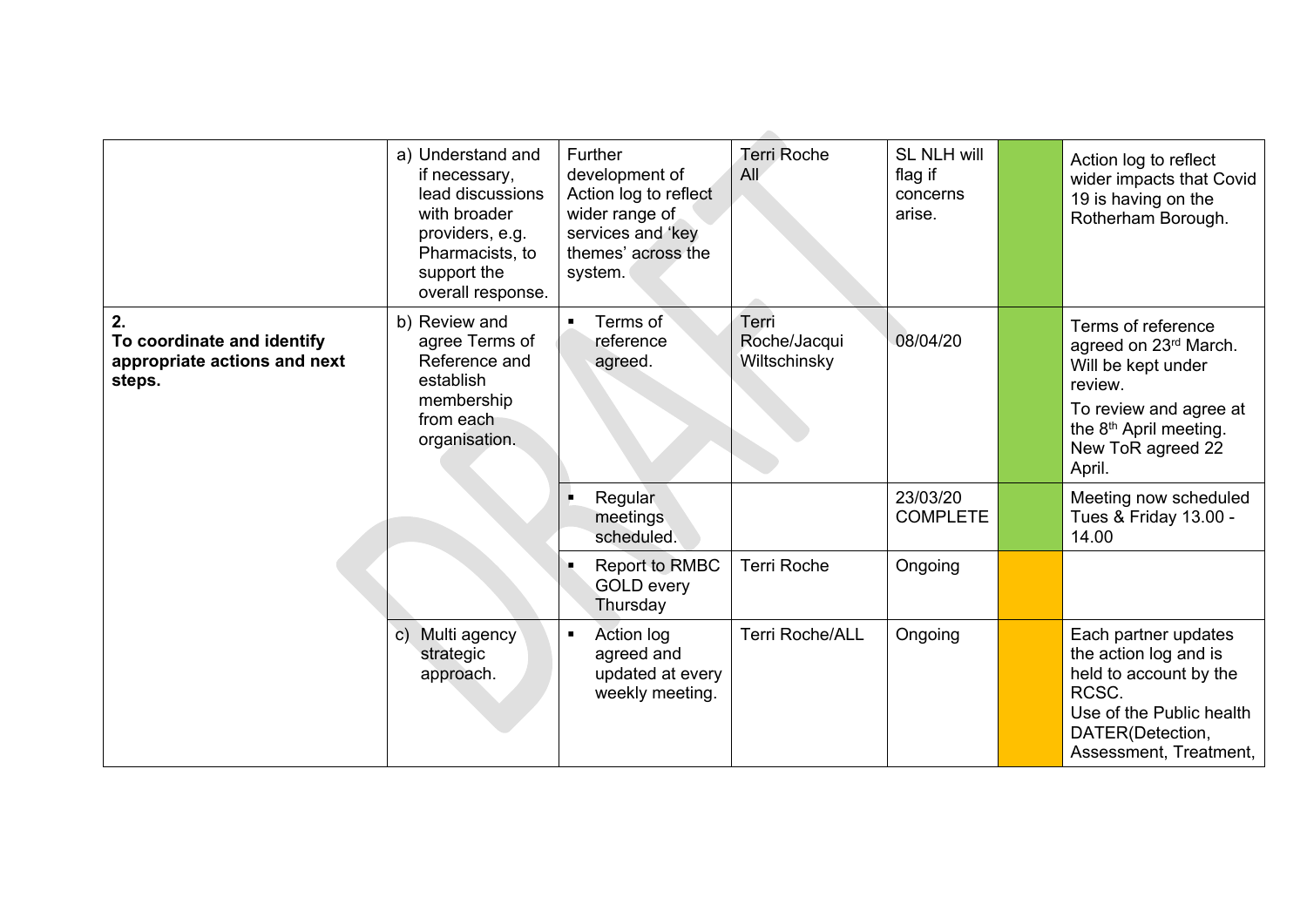|                                                                                            |                                                                                                                             |                                                                                                                            |                                                |                                                                                  | <b>Escalation and</b><br>Recovery) phases will<br>be part of the updates to<br>the RCSC                                                                                                                                       |
|--------------------------------------------------------------------------------------------|-----------------------------------------------------------------------------------------------------------------------------|----------------------------------------------------------------------------------------------------------------------------|------------------------------------------------|----------------------------------------------------------------------------------|-------------------------------------------------------------------------------------------------------------------------------------------------------------------------------------------------------------------------------|
|                                                                                            | Address<br>d)<br>concerns of<br>Prescription<br>collection and<br>delivering.<br>e) Address<br>concerns re<br><b>NOMADS</b> | System to support<br>this being<br>developed as part<br>of Humanitarian<br>work cell.                                      | Jackie Mould &<br>Martin Hughes                | $07.05.20 -$<br>SL, MH,<br>NA, will<br>inform the<br>group of<br>any<br>concerns | on-going update from<br>humanitarian cell<br>required<br>watching brief.<br>Update in meeting<br>28.04.20                                                                                                                     |
| 3.<br>To ensure the appropriate<br>treatment is being made<br>available to those affected. | a) Identify<br>vulnerable<br>groups including<br>those that may<br>become<br>vulnerable as a<br>result of the<br>outbreak.  | Part of the work<br>$\blacksquare$<br>by adult social<br>care and CCG<br>and links to the<br>Data<br>Surveillance<br>Cell. | Gilly Brenner/Deb<br>Johnson                   | <b>COMPLETE</b>                                                                  | Data relating to those in<br>the borough who are<br>extremely vulnerable<br>(shielding) & those aged<br>50+ with multiple Health<br>conditions has been<br>matched to ASC open<br>cases by CCG data<br>colleagues. (13/03/20) |
|                                                                                            | Identify what<br>b)<br>support is there<br>for residents<br>who are<br>grieving.                                            | Working with<br><b>Excess Death</b><br>Cell to<br>investigate<br>support within<br>Rotherham and<br>nationally.            | <b>Ruth Fletcher</b><br>Brown/Kate<br>Tuffnell | April                                                                            | Investigating if current<br>Amparo service can<br>operate as a listening<br>service for those<br>bereaved by COVID 19.<br>It will cover children 11+<br>and adults. For younger<br>children the service will                  |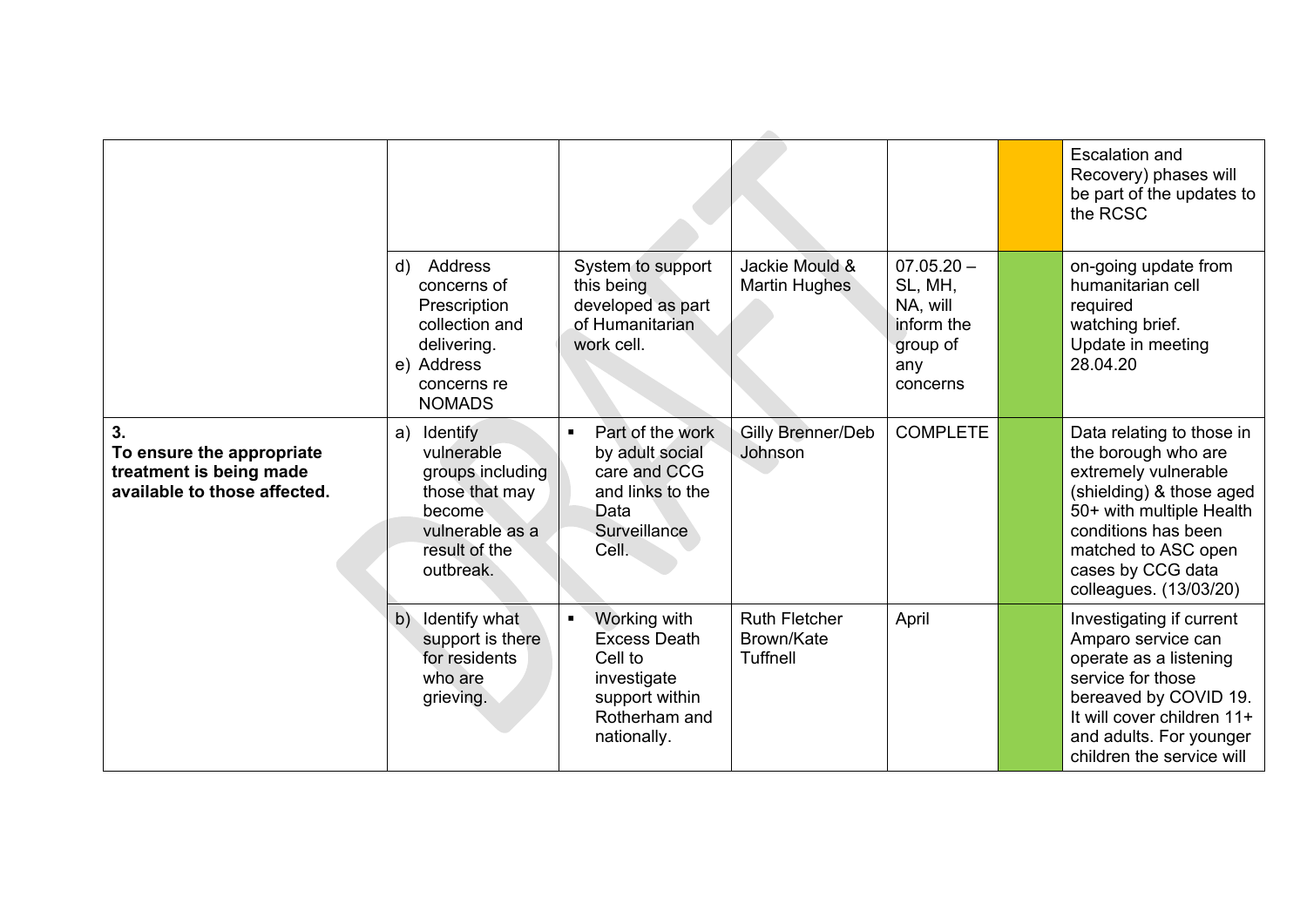|                                                                                                                      |                                      |                               |          | support families/carers<br>to support the young<br>child.                                                                                                                                                                                                                                                                                                                                                                               |
|----------------------------------------------------------------------------------------------------------------------|--------------------------------------|-------------------------------|----------|-----------------------------------------------------------------------------------------------------------------------------------------------------------------------------------------------------------------------------------------------------------------------------------------------------------------------------------------------------------------------------------------------------------------------------------------|
|                                                                                                                      |                                      |                               |          | For staff affected by<br>deaths to COVID 19<br>(due to deaths of<br>clients/patients)<br>encourage/promote the<br>use of RMBC<br>counselling provision.<br>Cruse offer on their<br>national helpline a<br>service that would offer<br>our residents similar<br>provision with dedicated<br>appointments.<br>Link with local Hospice<br>to investigate what they<br>can offer.<br><b>Listening Ear launched</b><br>on 20.04.20 - for all |
|                                                                                                                      |                                      |                               |          | those bereaved during<br>the pandemic                                                                                                                                                                                                                                                                                                                                                                                                   |
| <b>Briefing to Gold</b><br>$\blacksquare$<br>by 10/04/2020<br>on bereavement<br>support for both<br>public and staff | <b>Ruth Fletcher</b><br><b>Brown</b> | 08/04/2020<br><b>COMPLETE</b> |          |                                                                                                                                                                                                                                                                                                                                                                                                                                         |
|                                                                                                                      | Update to RCSC                       |                               | 22/05/20 |                                                                                                                                                                                                                                                                                                                                                                                                                                         |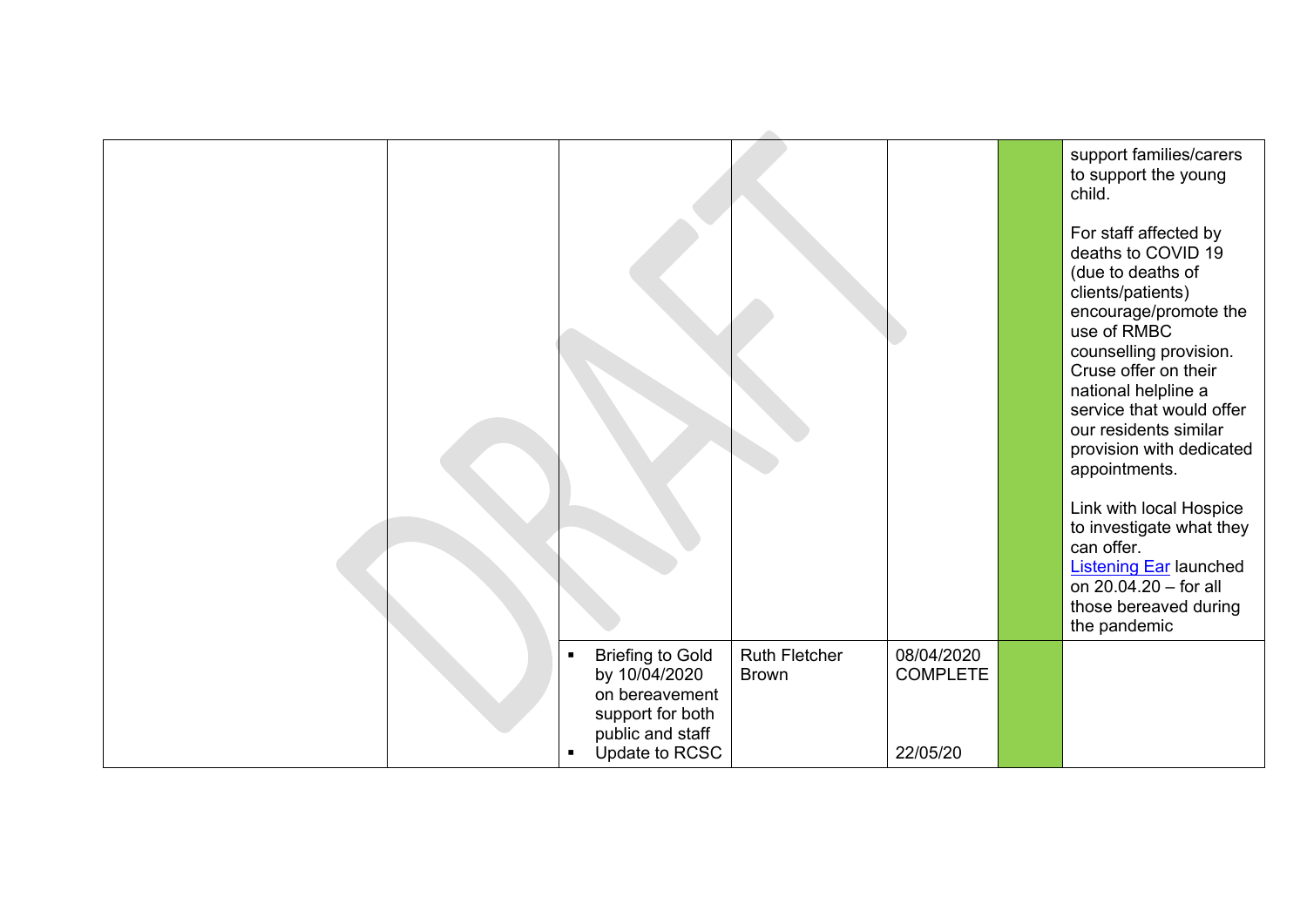|                                                                                            |                                                                                                                                                                       | due on May<br>22nd                                                                                                                                        |                                                     |         |                                                                                                                                                                                                                                                                                                                                                          |
|--------------------------------------------------------------------------------------------|-----------------------------------------------------------------------------------------------------------------------------------------------------------------------|-----------------------------------------------------------------------------------------------------------------------------------------------------------|-----------------------------------------------------|---------|----------------------------------------------------------------------------------------------------------------------------------------------------------------------------------------------------------------------------------------------------------------------------------------------------------------------------------------------------------|
| 4.<br>To identify and promote actions<br>required to reduce the risk of<br>further spread. | Ensure social<br>a)<br>distancing<br>messaging is<br>consistent and<br>persistent.<br>Also continue to<br>communicate<br>washing hands,<br>coughs and<br>sneezes etc. | Using comms<br>$\blacksquare$<br>from PHE<br>update<br>websites, social<br>media and<br>other means of<br>communication<br>are up to date<br>and current. | Terri Roche &<br>Comms                              | Ongoing | Mixed messages and<br>interpretation vary so<br>need to ensure<br>messaging is consistent<br>and updated.                                                                                                                                                                                                                                                |
|                                                                                            | Maintain close<br>b)<br>liaison with NHS<br>England and<br>PHE, particularly<br>when<br>considering<br>changes to the<br>delivery of NHS<br>commissioned<br>services. | Daily<br>$\blacksquare$<br>intelligence<br>reports via<br>SCG and PHE.                                                                                    | <b>Terri Roche</b><br>Public Health &<br><b>CCG</b> | Ongoing | Daily reports.<br>Challenge re receiving<br>up to date daily<br>information to be<br>received by data cell.<br>Reports to Gold and<br>Tactical group & wider<br>partners as appropriate.<br>This will continue to<br>develop over time as<br>more data/information<br>becomes available.<br>22/04 This is now<br>working better through<br>the data cell |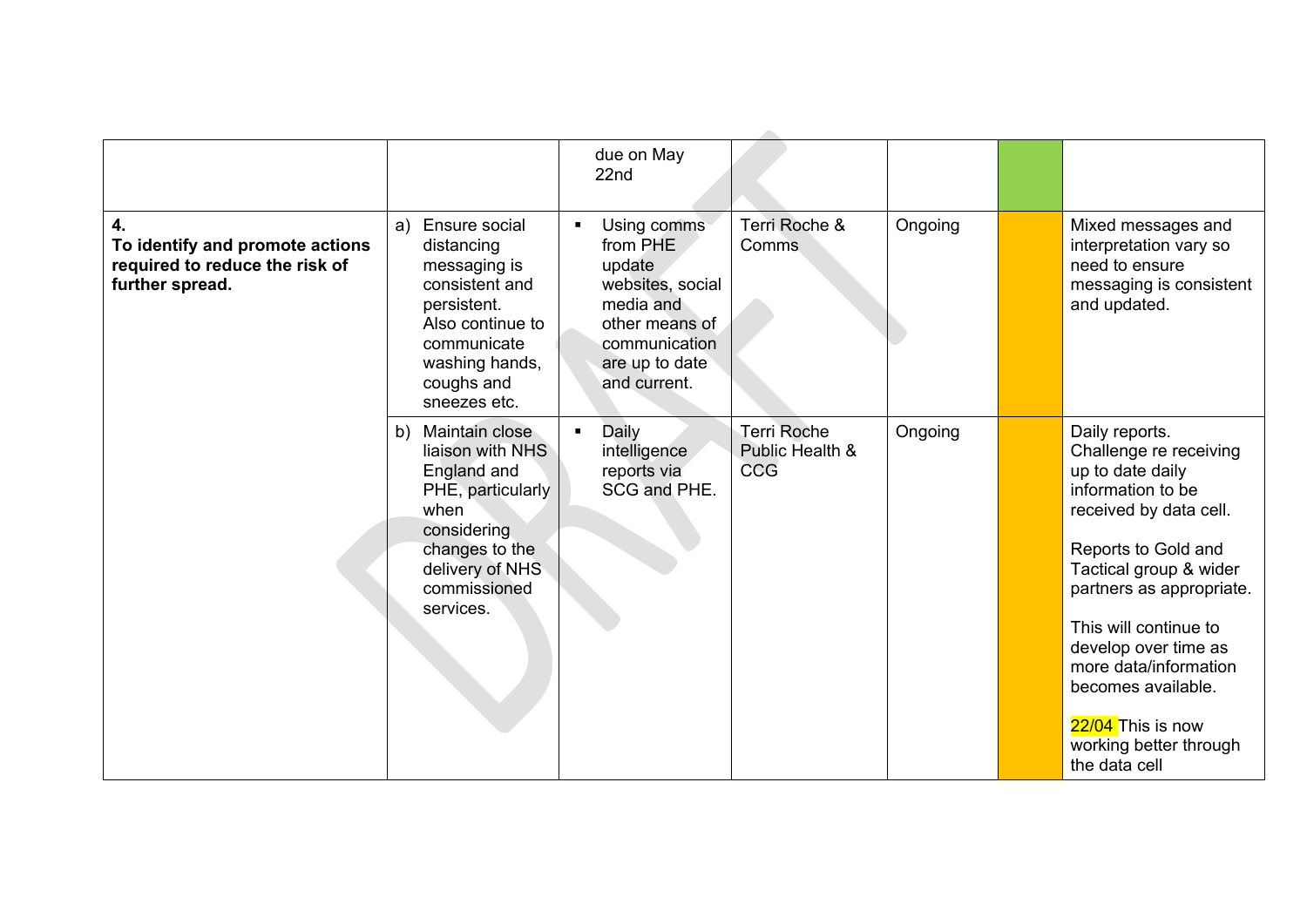|                                                                                                  | To ensure<br>$\mathsf{C}$ )<br>Rotherham are<br>following<br>guidelines on<br><b>PPE</b><br>d) To have MA<br>discussion on<br>key issues<br>including:<br>Safe disposal<br>Supply &<br>Demand<br><b>Mutual Aid</b> |                                                                                             | Alex Hawley/<br><b>Richard Hart</b><br>RFT, RDASH,<br><b>RMBC</b> |            | To share FAQ with<br>partners<br><b>Andrew Denniff sent</b><br>business contact who<br>can help with supply.<br>RFT procurement to<br>follow up on Place<br>behalf |
|--------------------------------------------------------------------------------------------------|--------------------------------------------------------------------------------------------------------------------------------------------------------------------------------------------------------------------|---------------------------------------------------------------------------------------------|-------------------------------------------------------------------|------------|--------------------------------------------------------------------------------------------------------------------------------------------------------------------|
| 5 <sub>1</sub><br>To follow the Pandemic<br><b>Response Group</b><br><b>Communications plan.</b> | Review, agree<br>a)<br>and activate<br>Communications<br>Plan and agree<br>key messages.                                                                                                                           | Ensure comms<br>п.<br>plan in place<br>and agree key<br>messages<br>across all<br>partners. | Diane Clarke                                                      | March 2020 | Comms plans are in<br>place and the council's<br>plan incorporates<br>working closely with<br>partners. Links to the<br><b>Rotherham Place</b><br>comms group.     |
|                                                                                                  | Receive and<br>b)<br>disseminate<br>updates from<br>local providers,<br>as appropriate.                                                                                                                            | <b>Receive Sitrep</b><br>$\blacksquare$<br>from care<br>homes & home<br>care.               | Nathan Atkinson                                                   | Daily      | Care Home data will be<br>part of RMBC Sit Rep<br>going forward                                                                                                    |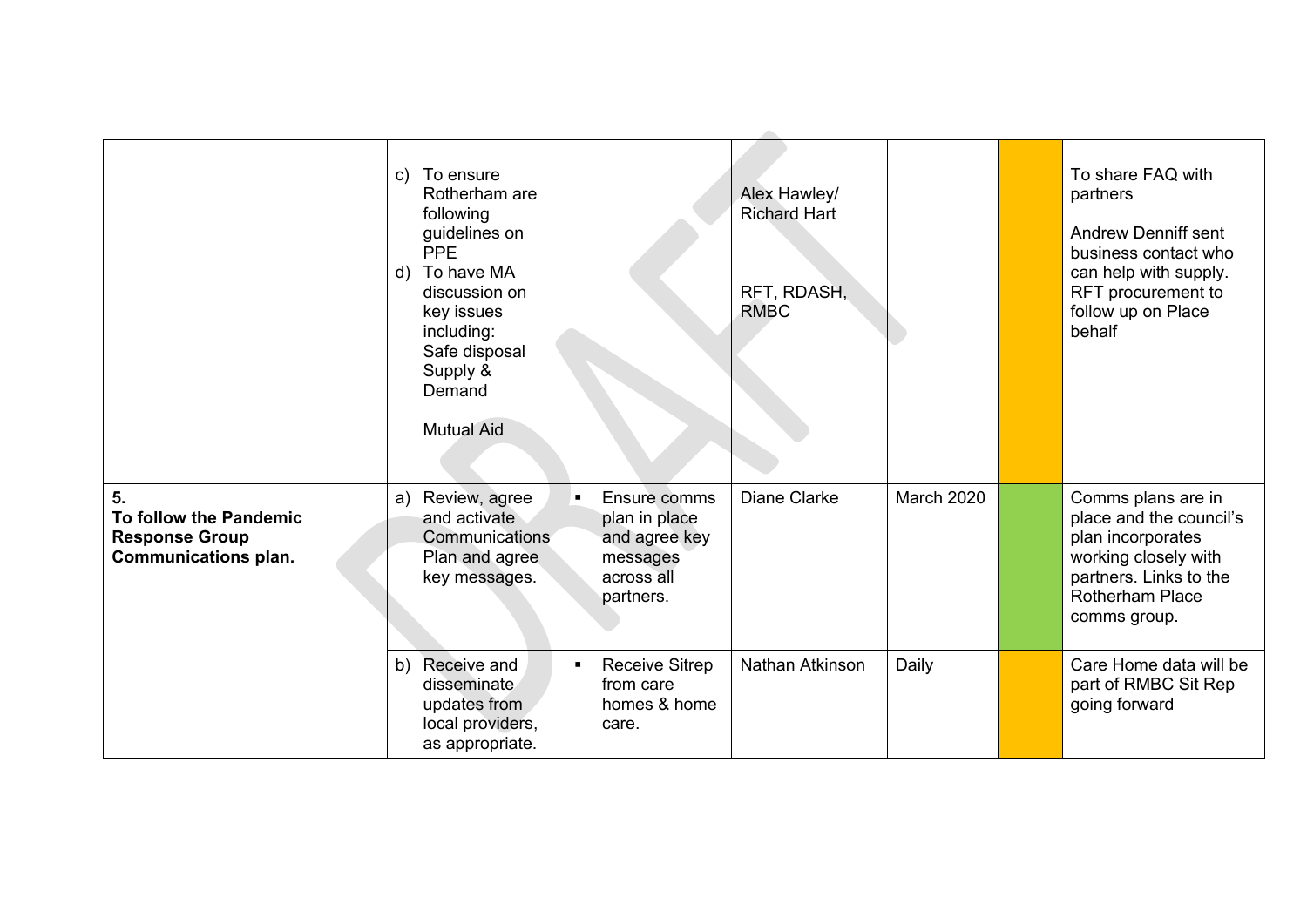|                                                                                                                 | Participate in<br>a)<br>teleconferences<br>to report the<br>local position.                                                         | LRF daily<br>Terri<br>$\blacksquare$<br>Roche/Jacqui<br>meeting<br>15.00hrs.<br>Wiltschinsky                                                                                                                                                                                                      | Ongoing |                                                                                                                                                                                                       |
|-----------------------------------------------------------------------------------------------------------------|-------------------------------------------------------------------------------------------------------------------------------------|---------------------------------------------------------------------------------------------------------------------------------------------------------------------------------------------------------------------------------------------------------------------------------------------------|---------|-------------------------------------------------------------------------------------------------------------------------------------------------------------------------------------------------------|
| 6.<br>To ensure the response<br>provides guidance to be used<br>for business continuity.                        | Consider the<br>b)<br>extent of local<br>society impacts<br>e.g. school<br>closures, prison<br>services; access<br>to supplies etc. | All<br>Data<br>$\blacksquare$<br>Gilly<br>Surveillance<br><b>Brenner/Nick</b><br>Cell will<br>consider wider<br>Leigh Hunt<br>impacts and<br>data analysis to<br>inform the<br>RCSC of the<br>potential<br>impacts. E.g.<br>hospital bed<br>capacity,<br>supply chains<br>and school<br>closures. | Ongoing | Data Surveillance Cell<br>first met on the 3 <sup>rd</sup> April.<br>Data Cell needs to<br>extend scope to include<br>multi agency sitrep.<br>Rep SY LRF data cell to<br>ensure joined up<br>approach |
| 7.<br>To take and respond to actions<br>as directed by<br>LRF/LHRF/PHE/SCG/NHSE/Place<br><b>Gold/RMBC Gold.</b> | Coordinate multi<br>a)<br>agency local<br>communications<br>strategy in line<br>with the LRF<br>Strategic Group.                    | Diane Clarke<br>Updates will be<br>$\blacksquare$<br>provided<br>directly from<br>the LRF<br>strategic co-<br>ordination<br>group and<br>disseminated<br>as appropriate.                                                                                                                          | Ongoing | Rotherham LRF comms<br>lead to informs the<br><b>RCSC and Gold as</b><br>appropriate.                                                                                                                 |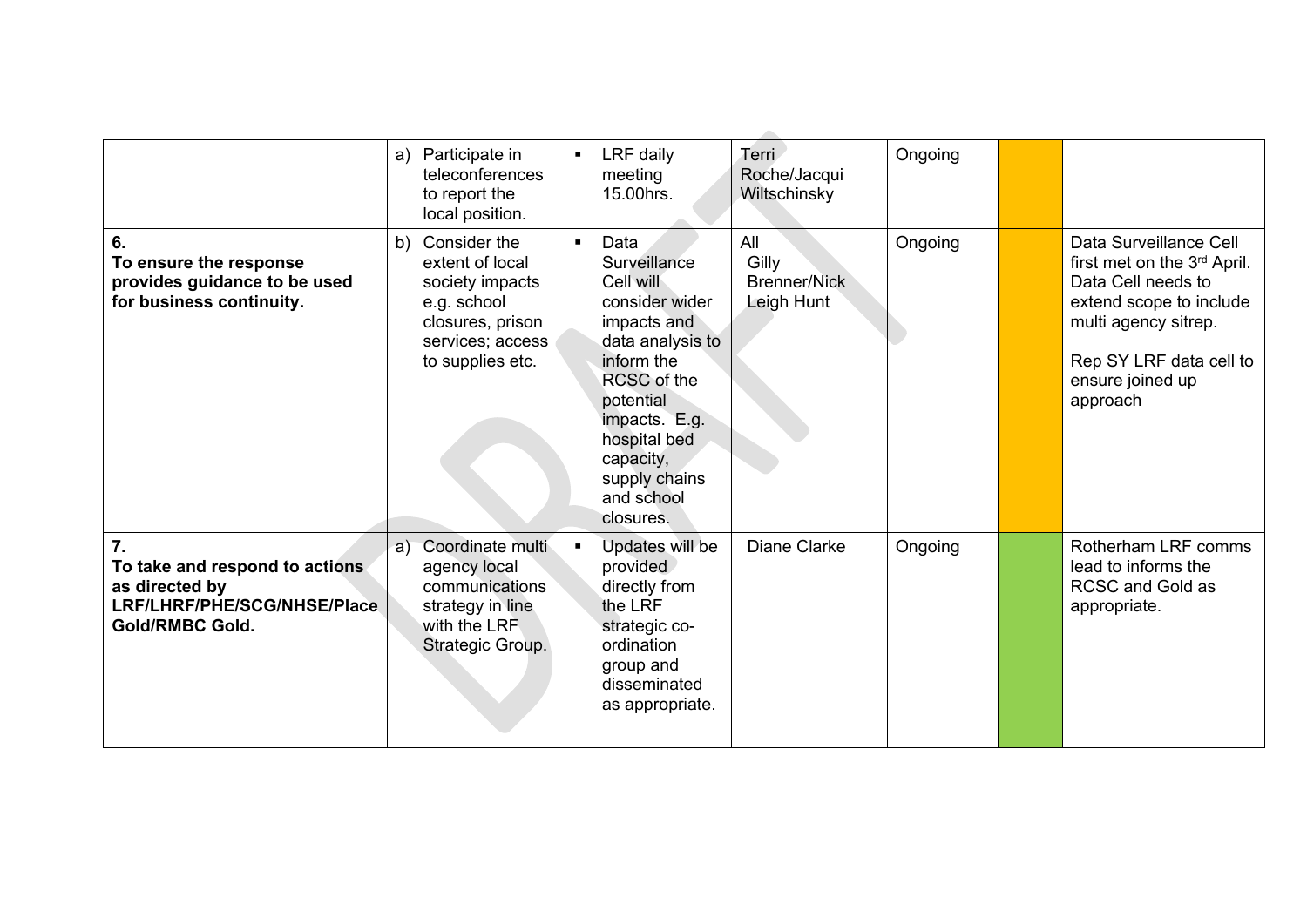|                                                                                                                          | Receive and<br>b)<br>disseminate<br>updates from<br>national and<br>regional levels<br>and SCGs.                 | Agree develop<br>Jacqui<br>$\blacksquare$<br>Wiltschinsky<br>clear process<br>for wide<br>dissemination<br>of key<br>information.                                                                                                                                                                                       | Ongoing         |                                                                                                                                                                                                                       |
|--------------------------------------------------------------------------------------------------------------------------|------------------------------------------------------------------------------------------------------------------|-------------------------------------------------------------------------------------------------------------------------------------------------------------------------------------------------------------------------------------------------------------------------------------------------------------------------|-----------------|-----------------------------------------------------------------------------------------------------------------------------------------------------------------------------------------------------------------------|
| 8.<br><b>Identify vulnerable groups</b><br>including those that may<br>become vulnerable as a result of<br>the outbreak. | To receive<br>a)<br>updates<br>regarding the<br>homelessness<br>situation in<br>Rotherham.                       | The RCSC to<br>Paul Walsh<br>$\blacksquare$<br>receive updates<br>from housing<br>team as<br>appropriate.                                                                                                                                                                                                               | Ongoing         | Currently those that are<br>homeless have been<br>offered council housing.<br>(03/04/20)                                                                                                                              |
|                                                                                                                          | b) To receive<br>updates on any<br>issues regarding<br>DV.                                                       | The<br><b>Nick Maddocks</b><br>$\blacksquare$<br>neighborhood<br>police team to<br>report to the<br>RCSC any DV<br>issues.                                                                                                                                                                                              | Ongoing         | NM has been replaced<br>by Ian Proffitt attended<br>first meeting on 12th<br>May.                                                                                                                                     |
|                                                                                                                          | <b>Discuss how</b><br>$\mathsf{C}$ )<br>loneliness can<br>be reduced<br>during social<br>distancing<br>measures. | Use of website<br><b>Ruth Fletcher</b><br>$\blacksquare$<br>Brown/Diane<br>and social<br>media comms<br>Clarke<br>to update with<br>support from<br>public health.<br>Jackie Mould,<br>Work<br>Martin Hughes &<br>$\blacksquare$<br><b>Ruth Fletcher</b><br>undertaken by<br>Humanitarian<br><b>Brown</b><br>work cell. | End of<br>March | <b>Mental Health resource</b><br>here:<br>W:\Public<br>Health\HEALTH<br><b>PROTECTION\Incidents</b><br>&<br>Outbreaks\2020\COVID-<br>19\Comms\Mental<br><b>Health and Wellbeing</b><br>and COVID-19<br>Resources.docx |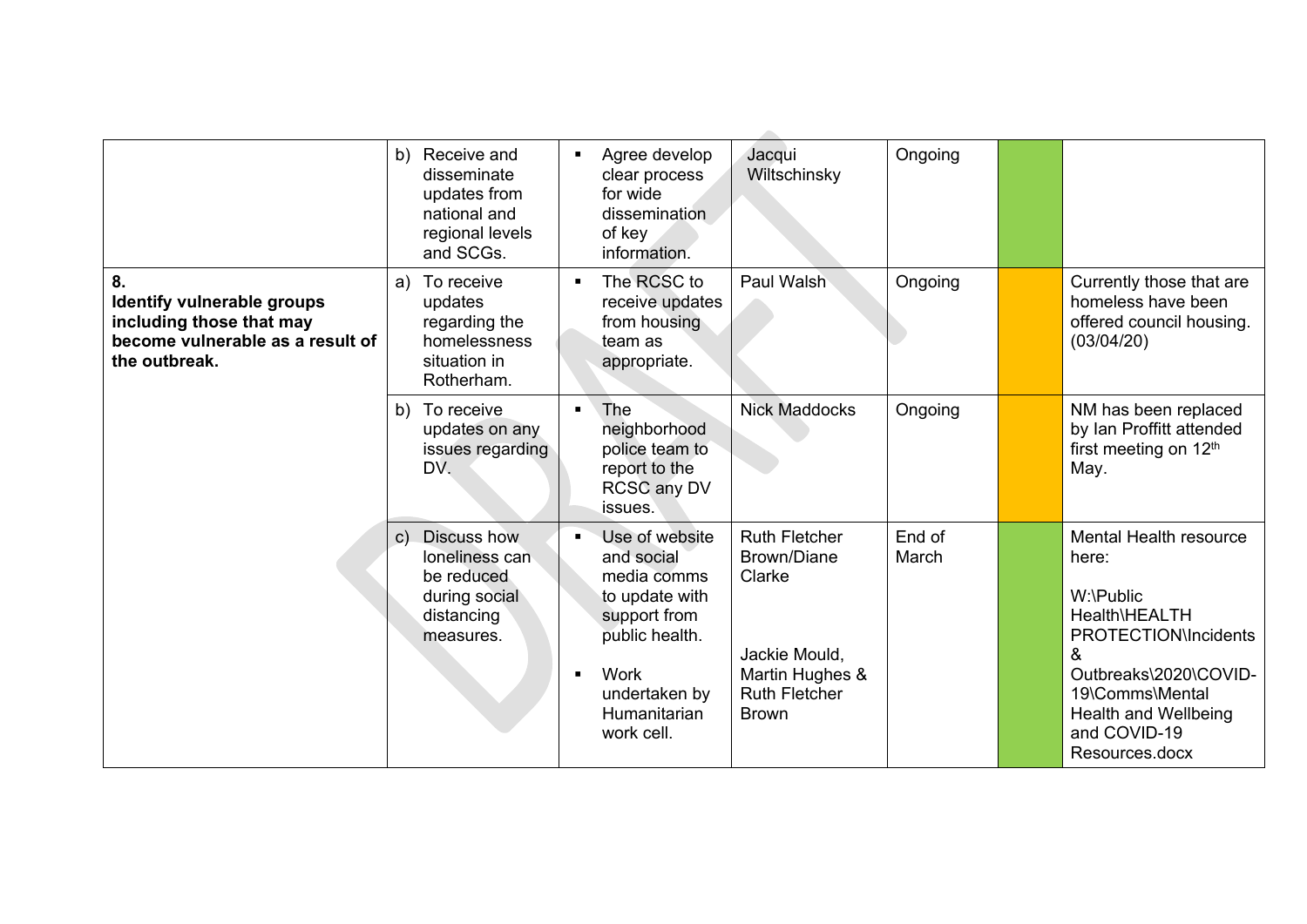|    |                                                                                                        |                |                                                                                                                 |                                                  |                      | Messages for the Be the<br>One website on suicide<br>prevention and general<br>messages under Five<br>Ways to Wellbeing. |
|----|--------------------------------------------------------------------------------------------------------|----------------|-----------------------------------------------------------------------------------------------------------------|--------------------------------------------------|----------------------|--------------------------------------------------------------------------------------------------------------------------|
|    | d) Discuss<br>humanitarian<br>hubs and<br>volunteering.                                                | $\blacksquare$ | Group to reflect<br>discussions in<br>the Action log &<br>sitrep.                                               | Jackie Mould or<br><b>Martin Hughes</b>          |                      | Need to capture the<br>legacy regarding<br>volunteering during the<br>pandemic.                                          |
|    | e) Set up MH& WB<br>cell that will also<br>look at MH<br>issues for<br>recovery                        | $\blacksquare$ | Presentation to<br>RCSC on 7th<br>may                                                                           | Matt Pollard &<br>Ruth Fletcher-<br><b>Brown</b> |                      | Invite Leanne Buchan<br>R&E to be be part MH<br><b>WB Cell</b>                                                           |
| f  | MHWB on<br>forward plan                                                                                |                |                                                                                                                 |                                                  | 22 <sup>nd</sup> May | MHWB added onto<br>forward plan.                                                                                         |
| q) | Ensure clear<br>communication<br>with the public<br>re opening<br>times,<br>collections and<br>nomads. | $\blacksquare$ | Opening times<br>communicated<br>to the public via<br>website and<br>social media<br>linked to GP<br>practices. | Chris Bland - LPC                                | <b>COMPLETE</b>      | Communications to<br>public as and when<br>opening times vary.                                                           |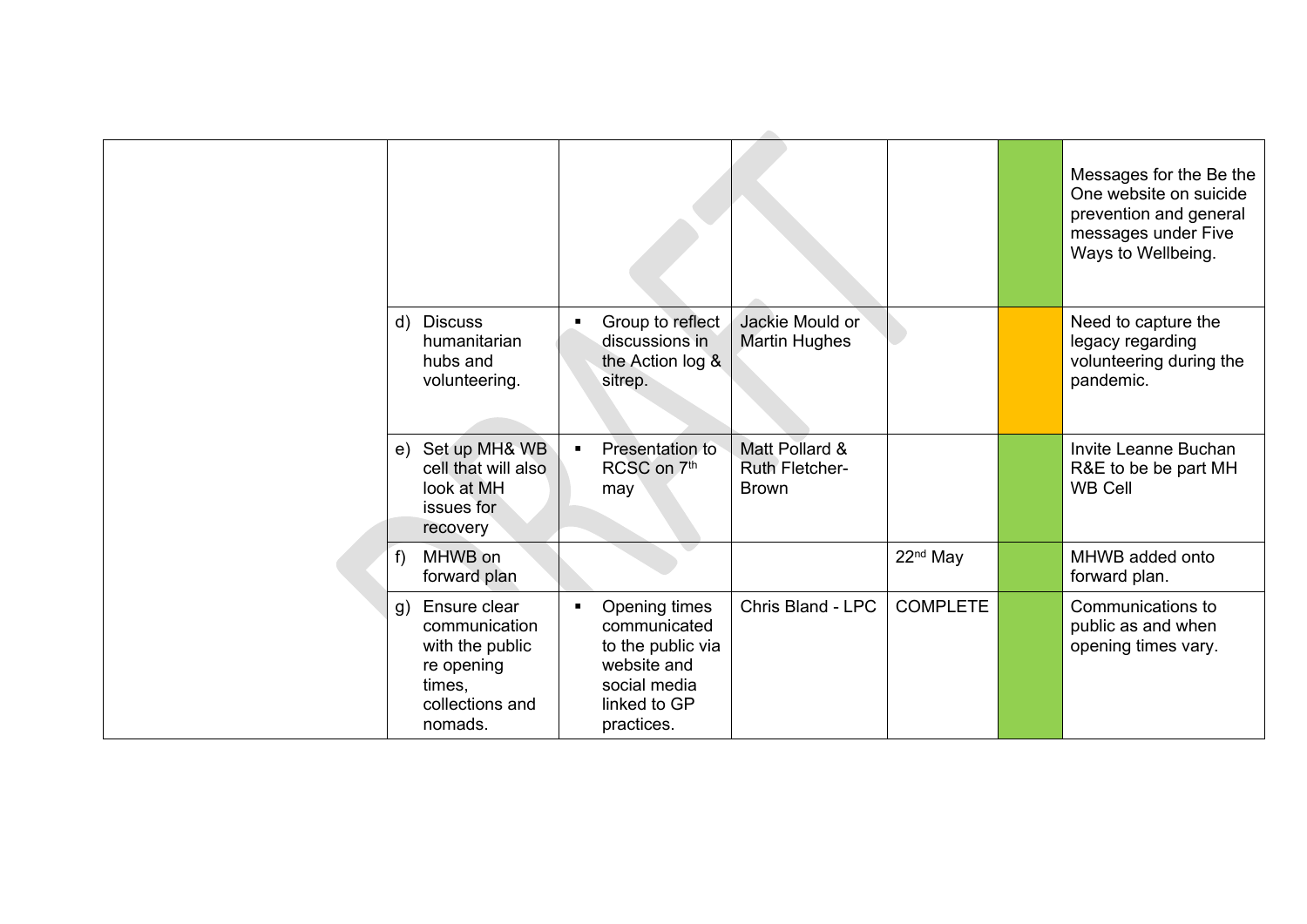| 9.<br>To identify system pressures<br>and solutions if possible and<br>escalate as appropriate. | Develop and<br>a)<br>maintain local<br>data collection<br>processes to<br>support the<br>overall response<br>to the pandemic,<br>including<br>completion and<br>submission of<br>relevant<br>situation reports<br>as required. | <b>Local Data</b><br>$\blacksquare$<br>Surveillance<br>Cell will<br>establish<br>membership<br>across the<br>Rotherham<br>system,<br>timetable<br>regular<br>meetings and<br>create a central<br>repository. | <b>Gilly Brenner/Nick</b><br>Leigh Hunt<br>Rotherham Data<br>Cell | 03/04/20                                 | Informal links already<br>established in with<br><b>TRFT through Daily</b><br>situation and impact<br>reports.<br>Initial contact made with<br>key officers across<br>Rotherham to establish<br>the formal Data<br>Surveillance Cell. First<br>meeting on 3rd April.<br>Membership will evolve |
|-------------------------------------------------------------------------------------------------|--------------------------------------------------------------------------------------------------------------------------------------------------------------------------------------------------------------------------------|--------------------------------------------------------------------------------------------------------------------------------------------------------------------------------------------------------------|-------------------------------------------------------------------|------------------------------------------|------------------------------------------------------------------------------------------------------------------------------------------------------------------------------------------------------------------------------------------------------------------------------------------------|
|                                                                                                 |                                                                                                                                                                                                                                |                                                                                                                                                                                                              |                                                                   |                                          | over time.                                                                                                                                                                                                                                                                                     |
|                                                                                                 | <b>Discuss</b><br>b)<br>potential impact<br>and to mitigate<br>the impact of the<br>nomad issue,<br>with particular<br>reference to<br><b>Adult Social</b><br>Care.                                                            | Need to understand<br>the impact on social<br>care.<br>Identify those<br>$\blacksquare$<br>effected and<br>arrange<br>mitigation.                                                                            | Nathan Atkinson<br><b>Chris Bland</b><br><b>Stuart Lakin</b>      | April 2020                               | Small group to meet<br>and investigate this<br>issue and identify<br>mitigation.<br>Discussed todays<br>RCSC all agreed<br>concerns addressed<br>maintain watching<br>brief                                                                                                                    |
|                                                                                                 | c) Partners to<br>report into the<br>RCSC so the<br>group can<br>understand the<br>management<br>and coordination                                                                                                              | Data<br>$\blacksquare$<br>Surveillance<br>Cell to be set<br>up.<br>Ensure appropriate<br>timely intelligence                                                                                                 | <b>Gilly Brenner/Nick</b><br>Leigh Hunt                           | 03/04/2020<br><b>COMPLETE</b><br>Ongoing | Guidance is being<br>$\bullet$<br>sent out by the Trust<br>regarding changes<br>to their reporting<br>process.<br>First meeting of data<br>$\bullet$<br>surveillance cell                                                                                                                      |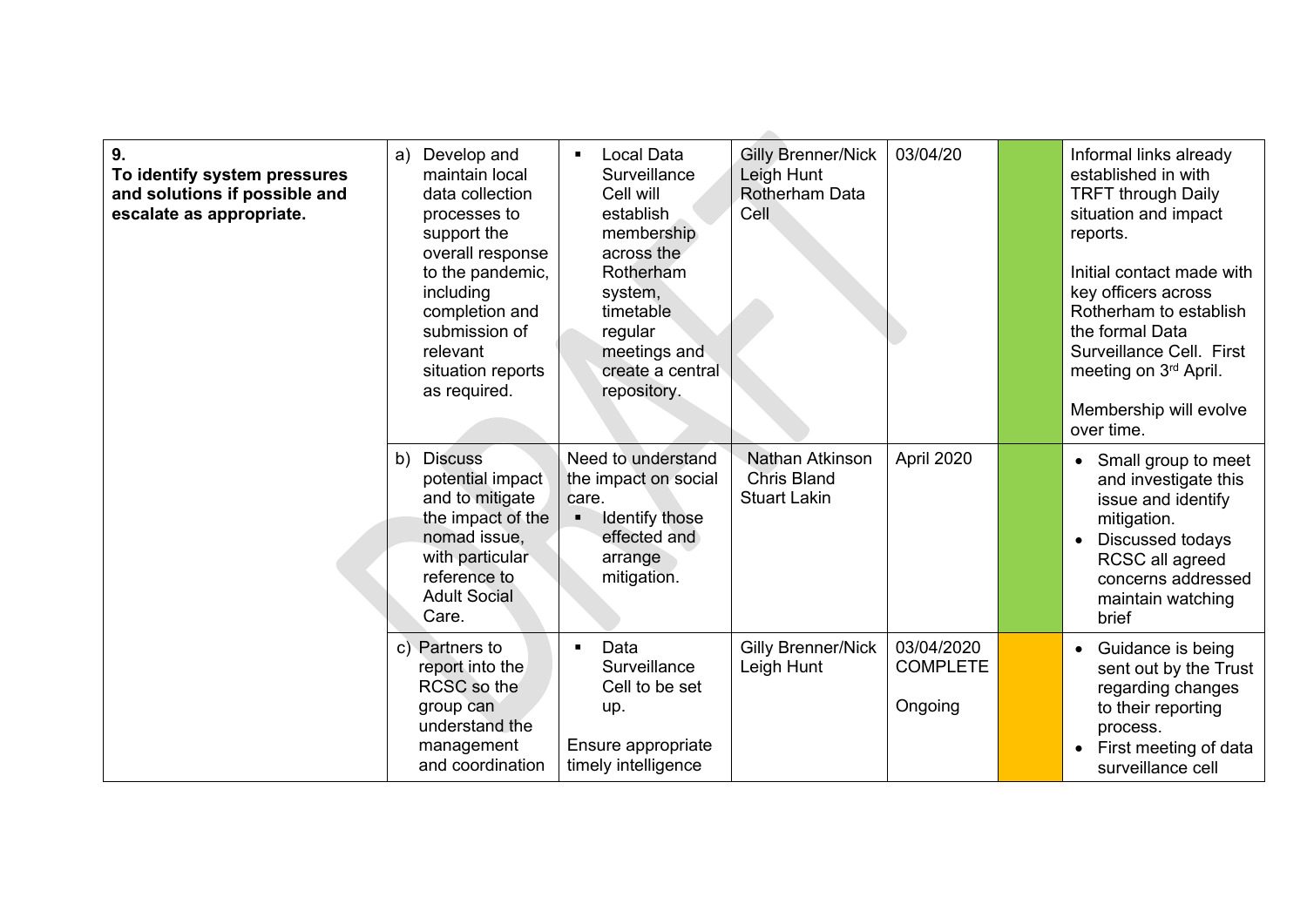|                                                                                                 | of surge<br>pressure<br>arrangements<br>with<br>commissioned<br>health and social<br>care services to<br>support business<br>continuity and<br>maintain critical<br>services and<br>broader impact<br>on partners. | provided to the<br>RCSC to inform<br>decisions and<br>actions via the Data<br>Surveillance Cell.                                                   |                                       |                          | Friday 3rd April.<br>Hospital data now<br>$\bullet$<br>provided daily                                                                                                                                                                                               |
|-------------------------------------------------------------------------------------------------|--------------------------------------------------------------------------------------------------------------------------------------------------------------------------------------------------------------------|----------------------------------------------------------------------------------------------------------------------------------------------------|---------------------------------------|--------------------------|---------------------------------------------------------------------------------------------------------------------------------------------------------------------------------------------------------------------------------------------------------------------|
| 10.<br>To follow the PH Pandemic<br><b>Influenza Recovery &amp;</b><br><b>Restoration plan.</b> | RCSC to decide<br>a)<br>when to set up a<br>Recovery<br>Group.                                                                                                                                                     | Group to<br>$\blacksquare$<br>consider the<br>recovery impact<br>assessment<br>template for<br><b>SYLRF</b> for<br>each of their<br>organisations. | <b>Terri Roche</b><br>Via RCSC<br>All | <b>TBC</b><br><b>TBC</b> | <b>Essential for emergency</b><br>planning cycle.<br>At 22.4.20 agree to<br>discuss recovery at<br>each RCSC.<br>To be added to Forward<br>plan.<br>Discuss with Judith<br>Hurcombe so links to<br>LRF and supports<br>RMBC recovery cell<br>05.05.20 - JH attended |
|                                                                                                 | b) Log legacy of<br>actions during                                                                                                                                                                                 | Log legacy of<br>$\blacksquare$<br>actions during                                                                                                  | <b>Terri Roche</b><br>Jacqueline      | ongoing                  |                                                                                                                                                                                                                                                                     |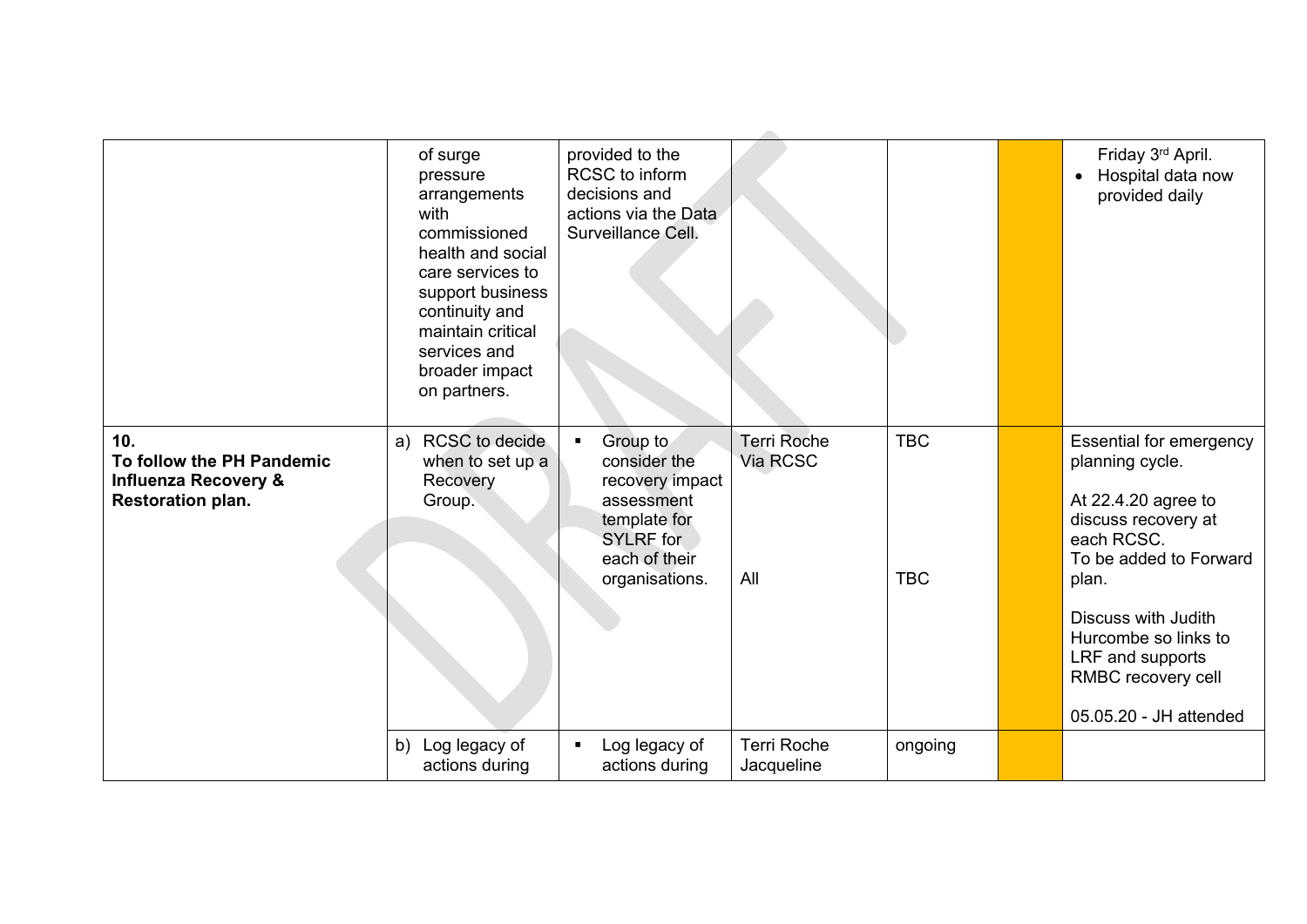| incident                                                                 | the incident e.g.<br>changes in<br>DBS checks,<br>volunteering, so<br>all alterations<br>as deemed by<br>the government<br>are logged and<br>those that are<br>beneficial to<br>practice are<br>reported back<br>to government. | Wiltschinsky                                         |                 |                                                                                                                                                                          |
|--------------------------------------------------------------------------|---------------------------------------------------------------------------------------------------------------------------------------------------------------------------------------------------------------------------------|------------------------------------------------------|-----------------|--------------------------------------------------------------------------------------------------------------------------------------------------------------------------|
| c) To link with the<br>Established<br>Death<br>Management<br>Workstream. | To invite the<br>$\blacksquare$<br>chair of the<br><b>Excess Deaths</b><br>Workstream to<br>the RCSC.<br>$\blacksquare$                                                                                                         | 01/04/20<br>Polly Hamilton &<br><b>Gilly Brenner</b> | <b>COMPLETE</b> | The workstream was<br>established on Friday<br>13th March and is now<br>meeting twice weekly<br>(Tuesdays and Fridays).<br>Now meeting once a<br>week from 12th May.     |
|                                                                          | To ensure co-<br>ordinated<br>approach across<br>the Borough and<br>at LRF avoid<br>duplication.                                                                                                                                |                                                      | Ongoing         | At a regional level, a<br>new SYLRF Excess<br>Death Cell has been<br>established and is now<br>meeting on Mondays,<br>Wednesdays and<br>Fridays until further<br>notice. |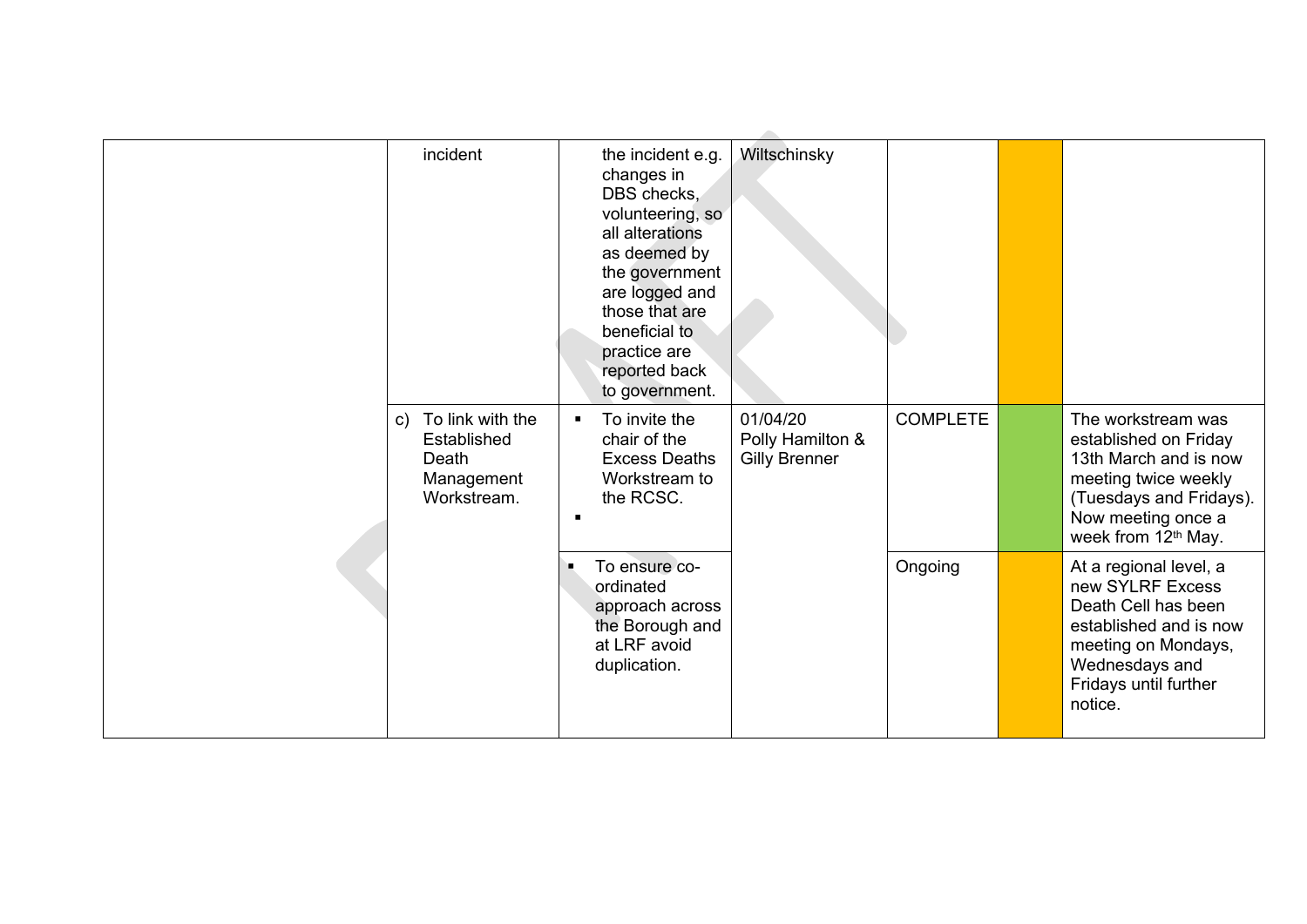| 11. Economic Impact of Covid<br>19 on the Rotherham population.                                                      | Ensure that<br>a)<br>Rotherham's<br>Economic<br>Recovery Plan<br>recognises<br>social, health<br>and economic<br>issues and<br>responds<br>accordingly. To<br>not do so could<br>risk a further<br>entrenchment of<br>pre-existing<br>disadvantage<br>and inequalities. | Plan is in<br><b>Simon Moss</b><br>$\blacksquare$<br>development.                                                                                                                                                                                  | Need to put on forward<br>plan for a report to<br>RCSC.                    |
|----------------------------------------------------------------------------------------------------------------------|-------------------------------------------------------------------------------------------------------------------------------------------------------------------------------------------------------------------------------------------------------------------------|----------------------------------------------------------------------------------------------------------------------------------------------------------------------------------------------------------------------------------------------------|----------------------------------------------------------------------------|
| 12. Contribute to the<br>implementation of national<br>systems for testing of wider key<br>workers and other groups. | Encourage staff<br>a)<br>to book tests<br>through formal<br>council systems.<br>via HR<br>Work to remove<br>b)<br>barriers to<br>accessing<br>testing for some                                                                                                          | Promotion of<br>н.<br>testing through<br>council and<br>wider<br>communications<br>ongoing,<br>including Chief<br>Executive's blog<br>$\blacksquare$<br>Local site,<br>$\blacksquare$<br>Doncaster site<br>and mobile<br>testing unit<br>available | 18.05.20 new testing<br>site proposed at the<br>coach park,<br>Meadowhall. |
|                                                                                                                      | groups e.g.<br>transport,                                                                                                                                                                                                                                               | <b>Discussions</b>                                                                                                                                                                                                                                 |                                                                            |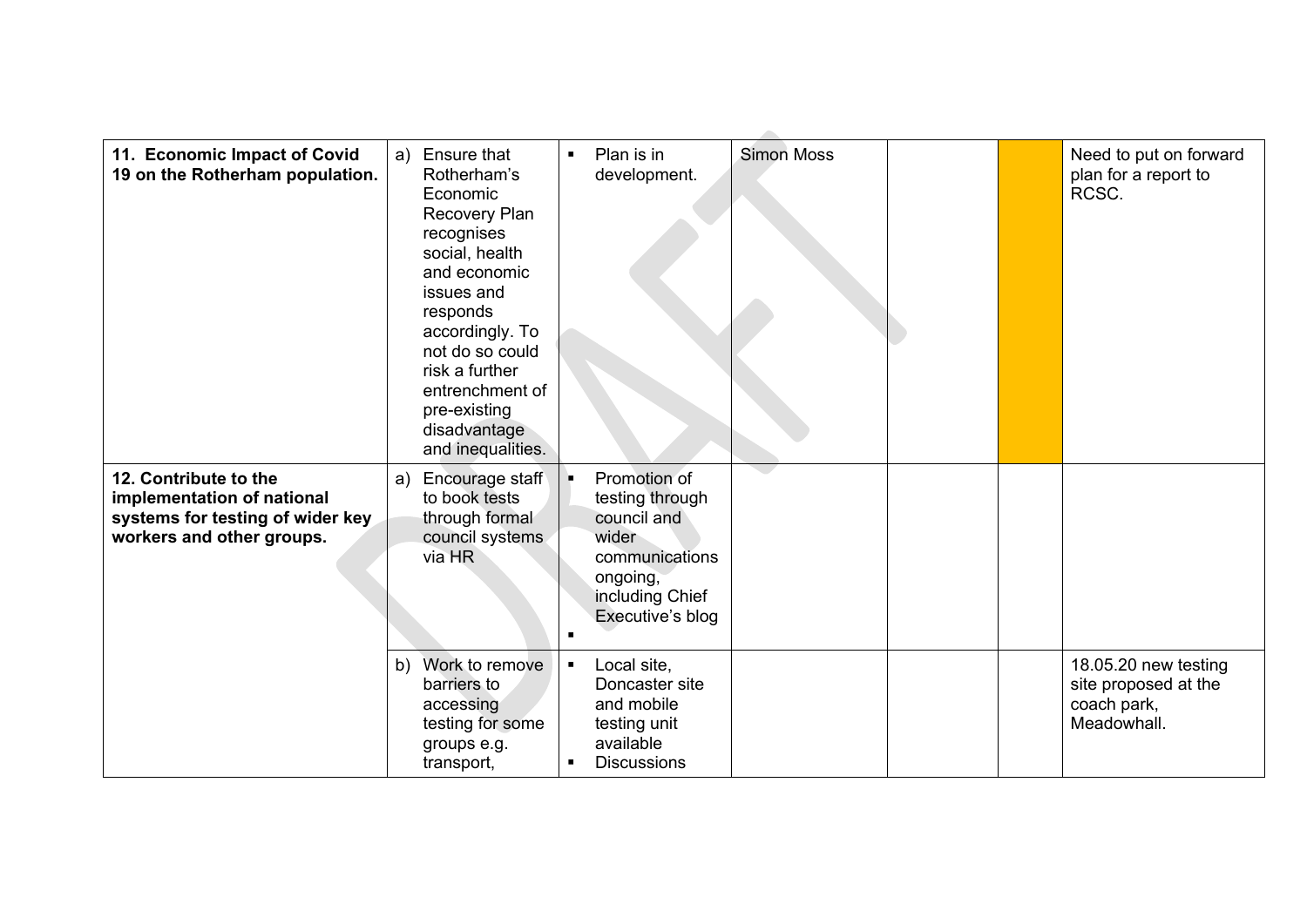| personal time<br>pressures,<br>language.                                                                 | regarding further<br>national sites,<br>including<br>discussion                                                                                                                                                                                                          |
|----------------------------------------------------------------------------------------------------------|--------------------------------------------------------------------------------------------------------------------------------------------------------------------------------------------------------------------------------------------------------------------------|
| Monitor testing<br>$\mathsf{C}$ )<br>capacity locally<br>to ensure<br>increased<br>demand can be<br>met. | Current pathway<br>$\blacksquare$<br>of testing RMBC<br>and care home<br>staff in place<br>meeting<br>demand.<br>Remain linked<br>into discussions<br>with TRFT &<br>CCG leads and<br>SYLRF around<br>planning of<br>pathways                                            |
| Increase testing<br>$\mathsf{d}$<br>capacity                                                             | Conversations<br>п.<br>with IPC nurses<br>and with Tom<br>Smith and Sam<br><b>Barstow</b><br>regarding<br>environmental<br>staff<br>involvement.<br>Developing a<br>$\blacksquare$<br>SLT paper<br>Submitting high<br>$\blacksquare$<br>level proforma<br>re-capacity as |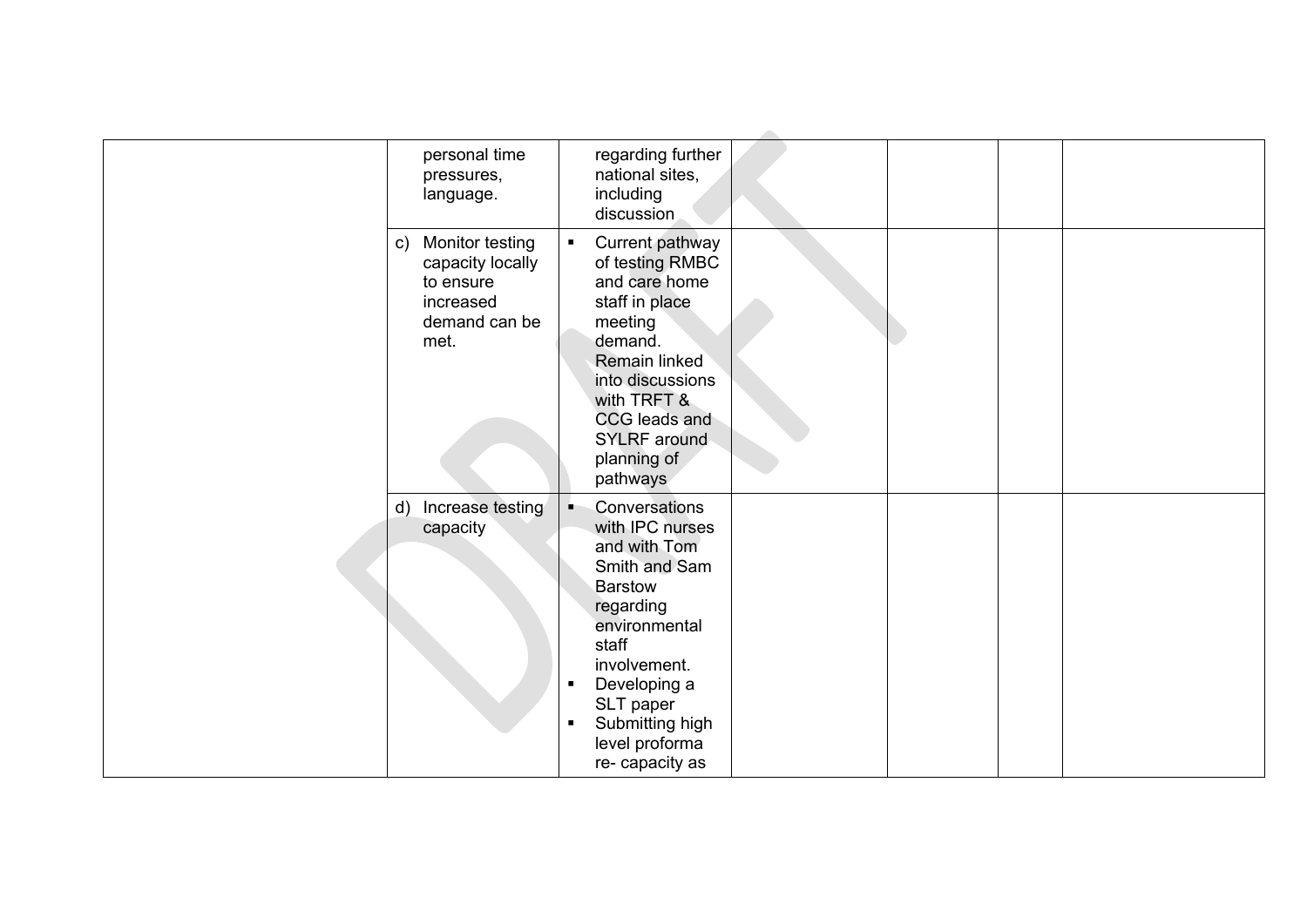|                                                                                                                         |                                                                                                                                                                               | requested by<br><b>Richard Gleave</b><br>Drafted business<br>$\blacksquare$<br>case for<br>additional IPC                           |                 |                                                                                                                                                                                                                      |
|-------------------------------------------------------------------------------------------------------------------------|-------------------------------------------------------------------------------------------------------------------------------------------------------------------------------|-------------------------------------------------------------------------------------------------------------------------------------|-----------------|----------------------------------------------------------------------------------------------------------------------------------------------------------------------------------------------------------------------|
|                                                                                                                         |                                                                                                                                                                               | nurse or<br>equivalent to<br>offer advice.                                                                                          |                 |                                                                                                                                                                                                                      |
|                                                                                                                         | e) Set up<br>Rotherham<br><b>PLACE Testing</b><br>and Contact<br>Traving cell                                                                                                 | Work cell set up<br>to occur<br>Thursday's at<br>1pm.                                                                               | <b>COMPLETE</b> | <b>Rotherham Place</b><br><b>Testing and Contact</b><br>Tracing cell set up with<br>ToR. First meeting<br>14.05.20, enables<br>system wide addressing<br>of issues in relation to<br>testing and contact<br>tracing. |
| 13. Implement contact tracing as<br>part of the next phase to release<br>lockdown following guidance<br>from government | Remain linked<br>a)<br>into national<br>discussions,<br>South Yorkshire<br>LRF testing cell,<br>care homes<br>group and<br>discussions with<br><b>TRFT &amp; CCG</b><br>leads | <b>RMBC Members</b><br>٠,<br>of the SYLRF<br><b>Contact Tracing</b><br>and Testing Cell<br>via the Public<br>Health<br>Consultants. |                 | Meeting weekly                                                                                                                                                                                                       |
|                                                                                                                         | Establish a local<br>b)<br>place group for                                                                                                                                    | Remain linked<br>$\blacksquare$<br>into SYLRF                                                                                       | <b>COMPLETE</b> | Rotherham Place<br><b>Testing and Contact</b>                                                                                                                                                                        |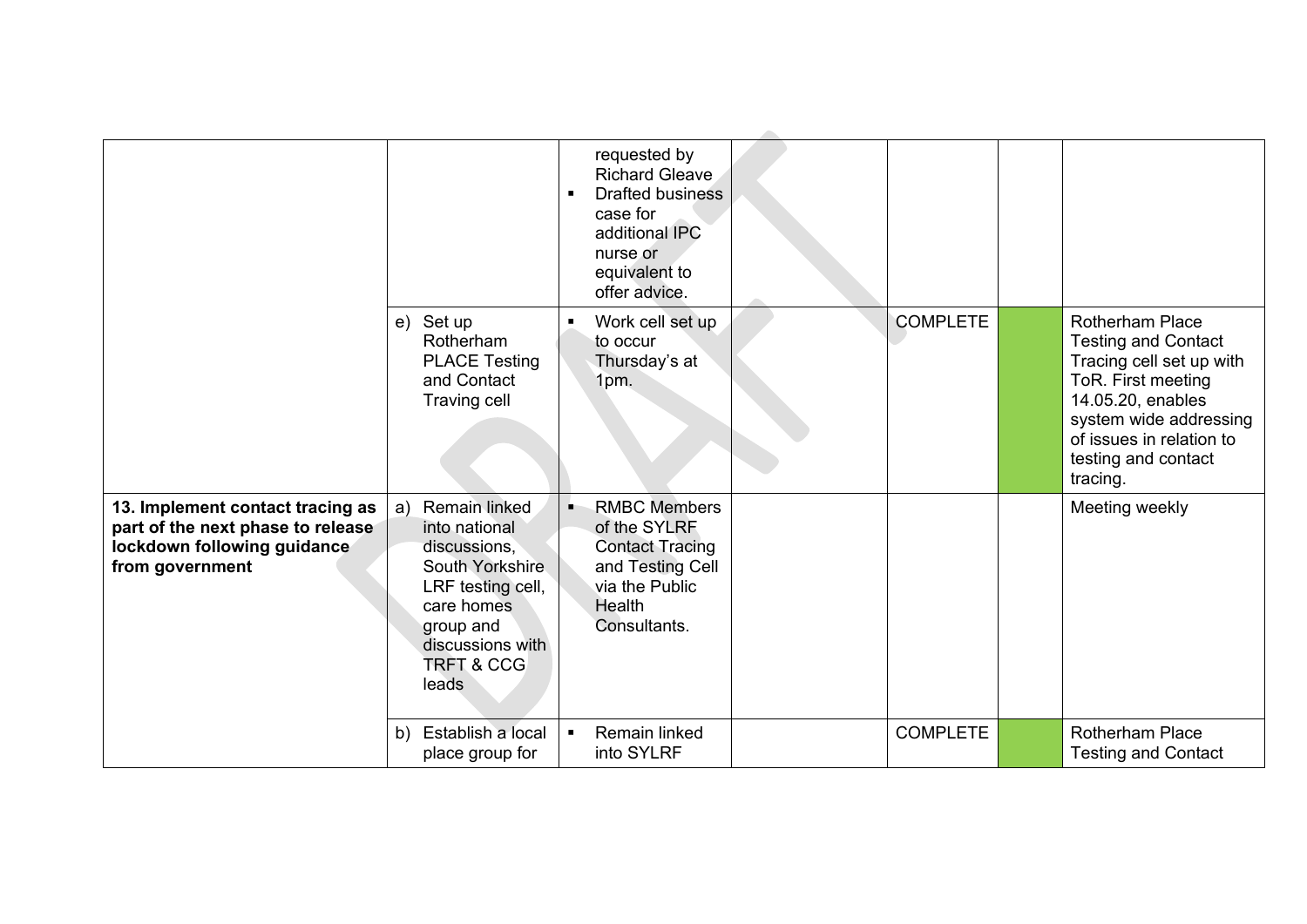|                                                                                                                                                                            | testing and<br>contact tracing.                                                                                                                        | testing group<br>discussions.                                    |                 | Tracing Cell set up with<br>ToR. First meeting<br>14.05.20, enables<br>system wide addressing<br>of issues in relation to<br>testing and contact<br>tracing. |
|----------------------------------------------------------------------------------------------------------------------------------------------------------------------------|--------------------------------------------------------------------------------------------------------------------------------------------------------|------------------------------------------------------------------|-----------------|--------------------------------------------------------------------------------------------------------------------------------------------------------------|
|                                                                                                                                                                            | Investigate use<br>$\mathsf{C}$ )<br>of staff from<br>across place<br>with skills in<br>contact tracing<br>to minimise<br>impact on any<br>one service | ٠                                                                |                 |                                                                                                                                                              |
|                                                                                                                                                                            | d) Complete Risk<br>assessment on<br>impact of<br>existing staff<br>being used as<br>contact tracers                                                   |                                                                  |                 |                                                                                                                                                              |
| 14. Ensure clear information and<br>training is distributed regarding<br>national systems for testing of<br>asymptomatic and symptomatic<br>care home staff and residents. | a) Develop letter for<br>managers of care<br>homes and action<br>plan.                                                                                 | Letter developed<br>$\blacksquare$<br>and sent out<br>with FAQs. | <b>COMPLETE</b> |                                                                                                                                                              |
|                                                                                                                                                                            | $f$ )<br>Provide further<br>training on<br>swabbing to<br>increase staff<br>competence and                                                             | Training video to<br>be<br>disseminated.                         | <b>COMPLETE</b> |                                                                                                                                                              |